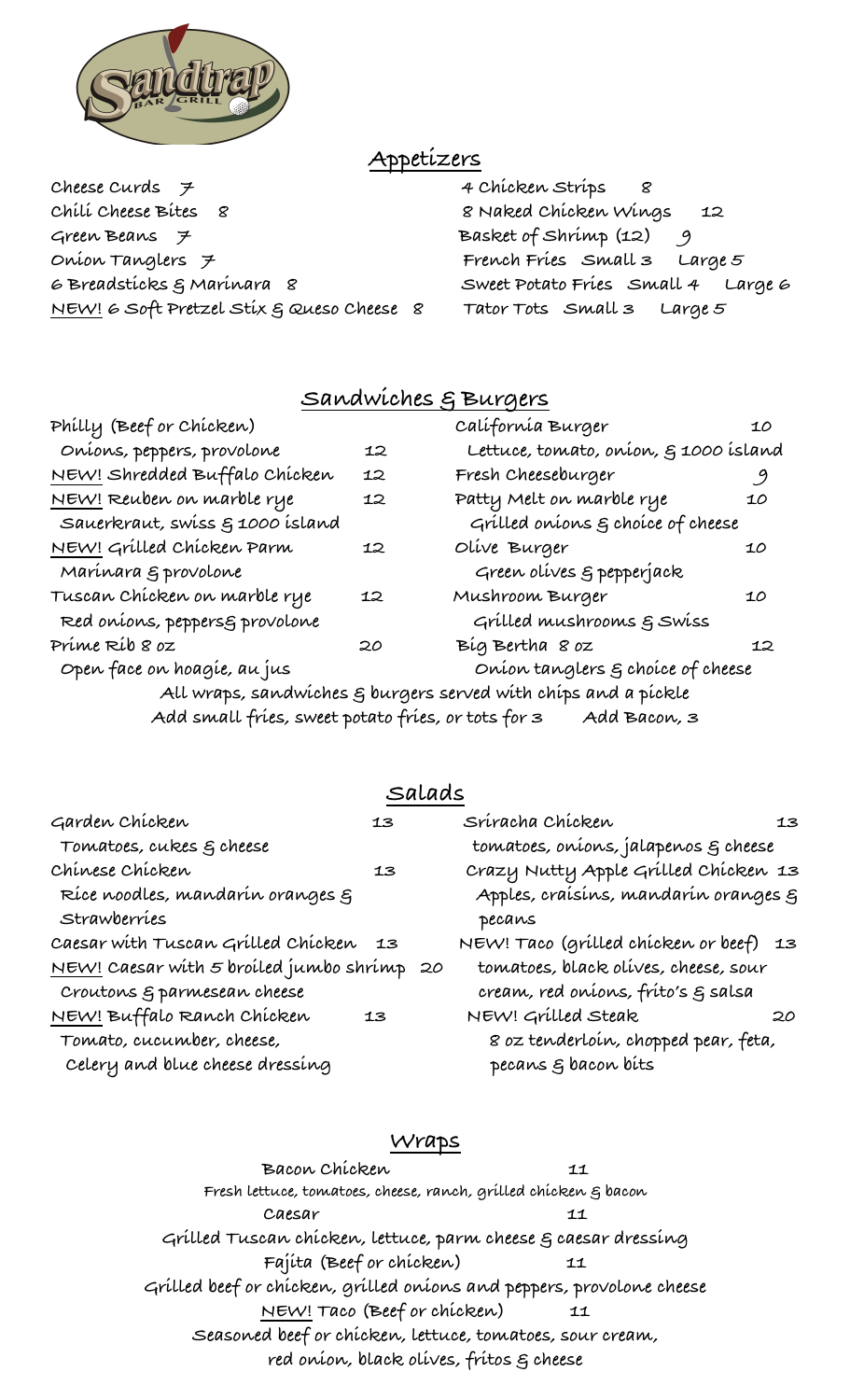**PIZZA!! Homemade, NOT frozen!**

**12" 2 toppings 15 16" 2 toppings 21 12" pizza fries 11 10" cauliflower crust 2 toppings 18 We offer self rising thick or super thin crusts. Our additional, fresh toppings are: onion, green pepper, black or green olives, tomatoes, red onion, mushroom, or pineapple, add 1.5 Sausage, Canadian bacon, or regular bacon add 2.5 Specialty Pizza's 12" 16 16" 23 Tuscan Chicken Pesto sauce, Tuscan chicken, tomatoes, peppers, black olives, red onions Philly Cheese (Beef or chicken) Pesto sauce, onions, green peppers, and mushrooms Meat Lover's Marinara sauce, pepperoni, sausage, Canadian & regular bacon Supreme Marinara sauce, sausage, pepperoni, onions, mushrooms, green peppers, black olives NEW! BBQ Chicken BBQ sauce, red onion, regular bacon Little Putters Children 12 & Under includes fries or baby cakes, applesauce & a drink Mac N Cheese 6 Chicken Straws 6**

|                   | <u>evening and O concern momentum frames is already in between one</u> O in married |  |
|-------------------|-------------------------------------------------------------------------------------|--|
| Mac N Cheese      | Chicken Straws                                                                      |  |
| Cheese Quesadilla |                                                                                     |  |

#### **Dinners**

| Charbroiled Prime Rib          |  | Jumbo Shrímp                                                         |    |
|--------------------------------|--|----------------------------------------------------------------------|----|
| Petite Cut 12 oz. 34           |  | Broiled or Deep Fried                                                |    |
| Grande Cut 16 oz. 39           |  | Grilled Salmon                                                       | 21 |
| 8 oz butterflíed tenderloín 22 |  |                                                                      |    |
|                                |  | Dinners served with side salad, parm breadstick and choice of potato |    |
|                                |  | Loaded Mashed Potatoes, add 2.5 (available on Saturdays only)        |    |
|                                |  | Add 3 jumbo shrimp (deep fried or broiled) for 8                     |    |